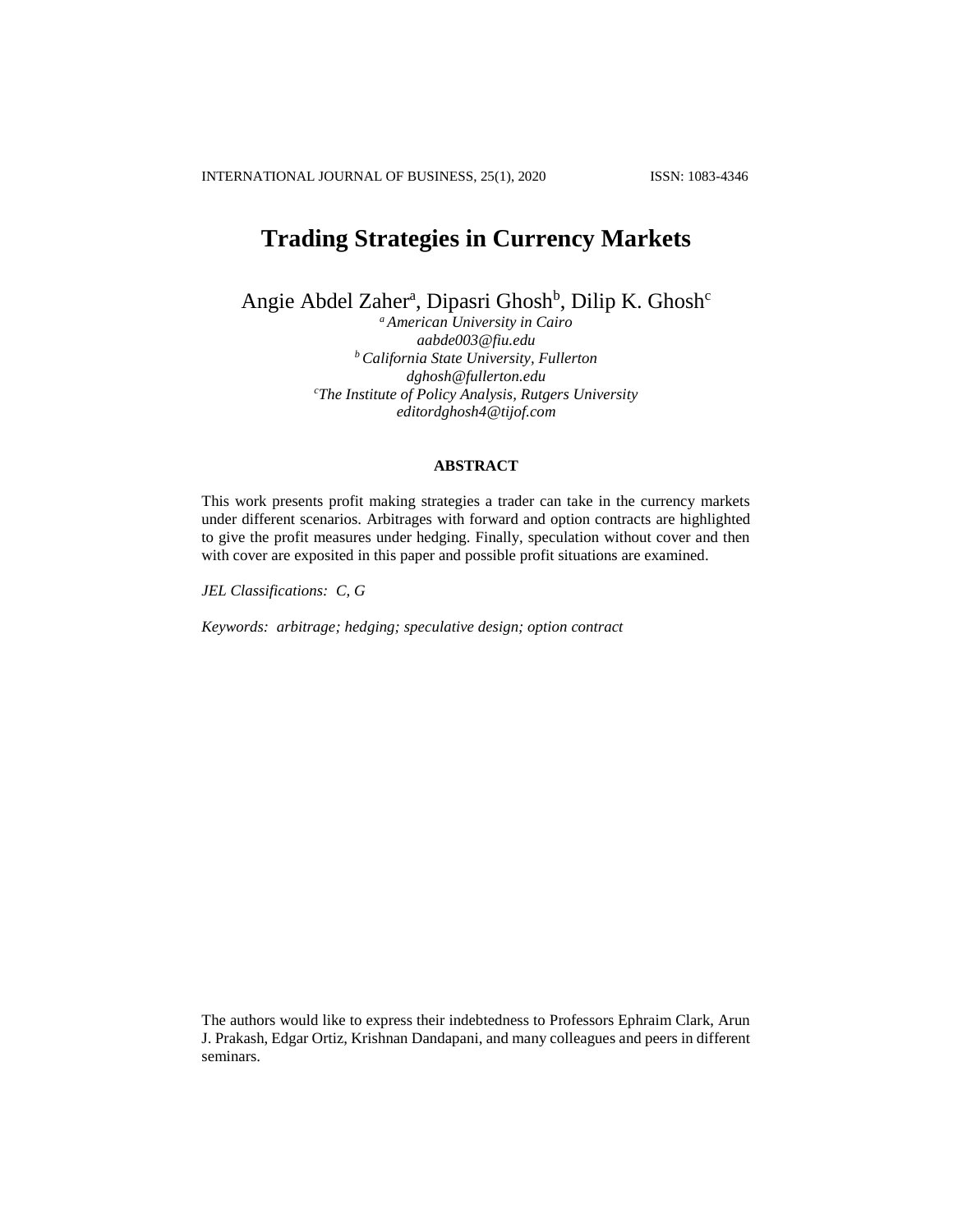#### **I. INTRODUCTION**

Trading in any markets is done with three strategies: arbitrage, hedging, and speculation. Markets are not always perfectly aligned. In that situation of misaligned condition, if the investor can find an opportunity, he or she can enter into arbitrage activity. Arbitrage is buying an asset in lower price and selling it higher price (if such reality exists), and thus making profit in twin-head strategy of buy and sell. In stock market, an investor buys an equity instrument when he or she thinks the price is low and expects the price rise of the same asset in the future. It is the normal behavior of a rational investor always. This act is essentially a speculation, in which there is an assumption of risk. If the price does not rise within his/her time horizon, he/she cannot make any profit. The investor can incur loss if the future price of the acquired asset goes down. Hedging is a device by which investor can contain his/her loss or completely/partially eliminate it. Speculation is basically the assumption of risk by choice with the intent of making larger profits out of invested amount.

Covered trading is basically the investment position with hedging, - investment with safety net. In this work, however, we plan to bring out covered trading only in currency markets alone, although the intertwining of currency markets, equity markets, and commodity markets are in the existing literature. Covered trading here refers to covered arbitrage and covered speculation. Formally, covered arbitrage has its most formal inception in the works of Frenkel and Levich (1975, 1977), followed by Deardorff (1979), although these works can be traced back to Aliber (1973) and Keynes (1923). A few other works appeared in the literature in 1980's, but the major work came into being in the work Rhee and Chang (1992) where intra-day arbitrage opportunities were examined. Ghosh (1997) extended arbitrage with forward hedging. Here, in this work, we first enunciate covered arbitrage with continuous iterations by forward rate and by put/call options.

Speculation is the more sophisticated operation when it is covered with options and futures. Uncovered speculation is simpler with simple calculation of future spot rate of exchange. In this paper, we plan to present uncovered speculative designs for a rational investor, and then covered speculation with a view to maximize profits. Before we do that, let us bring out the existing literature to give the proper perspectives on the issue. It should be noted that in 1950's and early 1960's, a series of serious works, e.g., Friedman (1953), Baumol (1957), Telser (1959), Tsiang (1959), Spraos (1959), Kemp (1963). Kenen (1965), Grubel (1966), and Feldstein (1968) began various aspects of speculation, and colored the literature. Tsiang (1973), Dalal (1979), Sweeny (1986, and Surajaras and Sweeny (1992) forwarded the literature to its frontier. In this paper, we plan to extend it further with uncovered and covered condition with derivative securities.

#### **II. ARBITRAGE**

### **A. Arbitrage with Hedging by Forward Contract**

First, assume that there is no transaction cost, and so ask and bid quotes are not considered for analytical convenience<sup>1</sup>. Consider a rational investor who sees an opportunity (because of a misalignment of market quotes) and trades in the following way: he/she borrows US dollars (\$) (to the tune of ( $Y = $100$  million), converts ( $Y = $100$  million)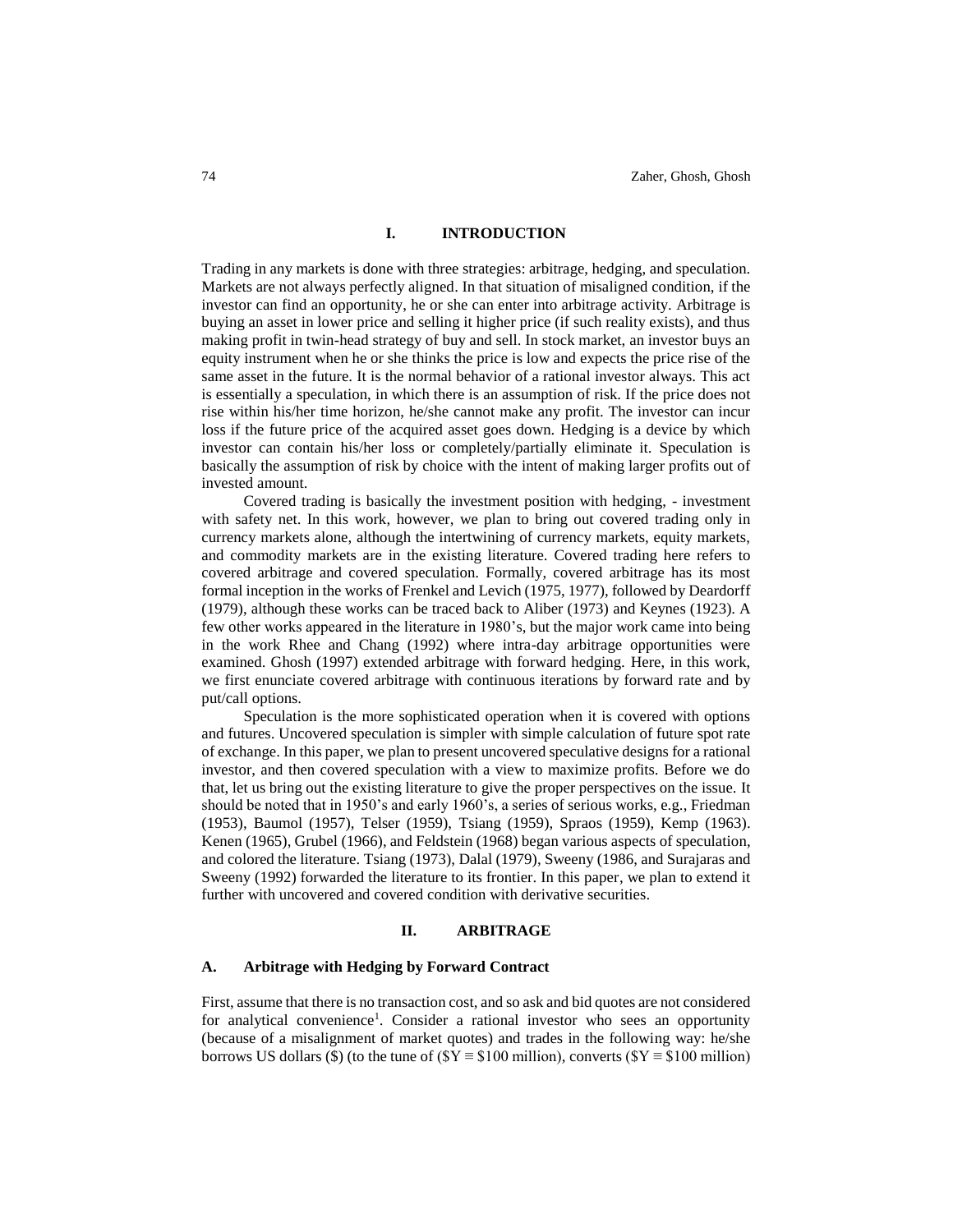at the spot rate of exchange  $(Q_s - 2$ , which means  $$2 = £!$ ), and then deposits  $=\frac{2}{2}$ 100,000,000 Q Y S £50,000,000 (converted amount) in the foreign bank or foreign market<sup>2</sup>, and makes it grow. At the end of 3 months (terminal date: 3 months, for simplicity), the amount is re-converted into home currency by forward exchange rate  $(Q_F = 2.10)$ . Finally, he/she must subtract the original borrowed dollar (home currency) amount with accrued interest at the domestic market for the usage of  $(\$Y = \$100 \text{ million})$ , and get the net profit out of covered arbitrage<sup>3</sup>. To proceed further, let us employ the following notations:  $Q_S, Q_F = (known)$  current spot rate and forward rate of exchange, respectively;  $r_H$ ,  $r_F = 3$ -month (*known*) home and foreign interest rates, and hence;  $1 + r_H \equiv R_H$ ,  $1 + r_F \equiv R_F$  are the *(known)* home and foreign interest factors; and  $\rho$  = total profit made out of covered arbitrage.

With these notations on hand, the investor who starts off with  $(\$Y = \$100 \text{ million})$ , earns positive amount of total net profit ( $\rho$ ) where:

$$
\rho = Y\{R_F \frac{Q_F}{Q_S} - R_H\}
$$
\n(1)

if 
$$
\{R_F \frac{Q_F}{Q_S} - R_H\} > 0
$$
 or  $\{R_F > \frac{Q_S}{Q_F} R_H\}$  (1A)

If 
$$
\{R_F \frac{Q_F}{Q_S} - R_H\} = 0
$$
 or  $\{R_F = \frac{Q_S}{Q_F} R_H\}$  (case of no profit), (1B)

it is the situation of *interest rate parity*.

If 
$$
\{R_F \frac{Q_F}{Q_S} - R_H\} < 0
$$
 or  $\{R_F < \frac{Q_S}{Q_F} R_H\}$  (1C)

investor incurs loss by starting off with U.S dollars, converting the dollar amount into British pound, and so on, as outlined.

Consider an example where  $Q_S = 2.00$ , and  $Q_F = 2.10$ ,  $r_H = 0.10$ ,  $r_F = 0.095$ .  $\frac{\Delta F}{Q_S} - R_H = 0.04543379 > 0, \quad \rho = $4,543.379 > 0.$  $R_F \frac{Q_F}{Q_S} - R_H$  $F \frac{Q_F}{R_H} - R_H = 0.04543379 > 0$ ,  $\rho = $4,543.379 >$ 

Consider an alternative scenario where  $Q_S = 2.00$ , and  $Q_F = 2.001$ ,  $r_H = 0.10$ ,  $r_F = 0.095$ . Here,  $R_F \frac{Q_F}{Q_S} - R_H = -0.0044533 < 0$ ,  $\rho = -\frac{445}{3250} < 0$ .  $R_F \frac{Q_F}{Q_S} - R_H$  $F \frac{\text{Q}F}{\text{R}} - \text{R}_{\text{H}} = -0.0044533 \le 0, \quad \rho = -\$445,250 \le$ 

The investor, following the sequence of conversion, deposits and re-conversion, as noted earlier, incurs the total loss of \$445,250, as noted earlier. Here a *caveat* is in order. If the investor starts off with U.S dollars, and converts it into foreign currency (here, in this scenario, British pound sterling), and follows the afore-said procedure, profit level is indeed negative (that is, it is a case of loss). However, if the investor starts off with the equivalent amount of foreign currency (£ $\frac{Y}{Q_S}$ ) Y S , (that is, he/she converts the

pound sterling into U.S dollars), deposits the dollar in the American bank at the interest rate of  $r_H$ , and follows the reverse process, profit level will be positive. With market data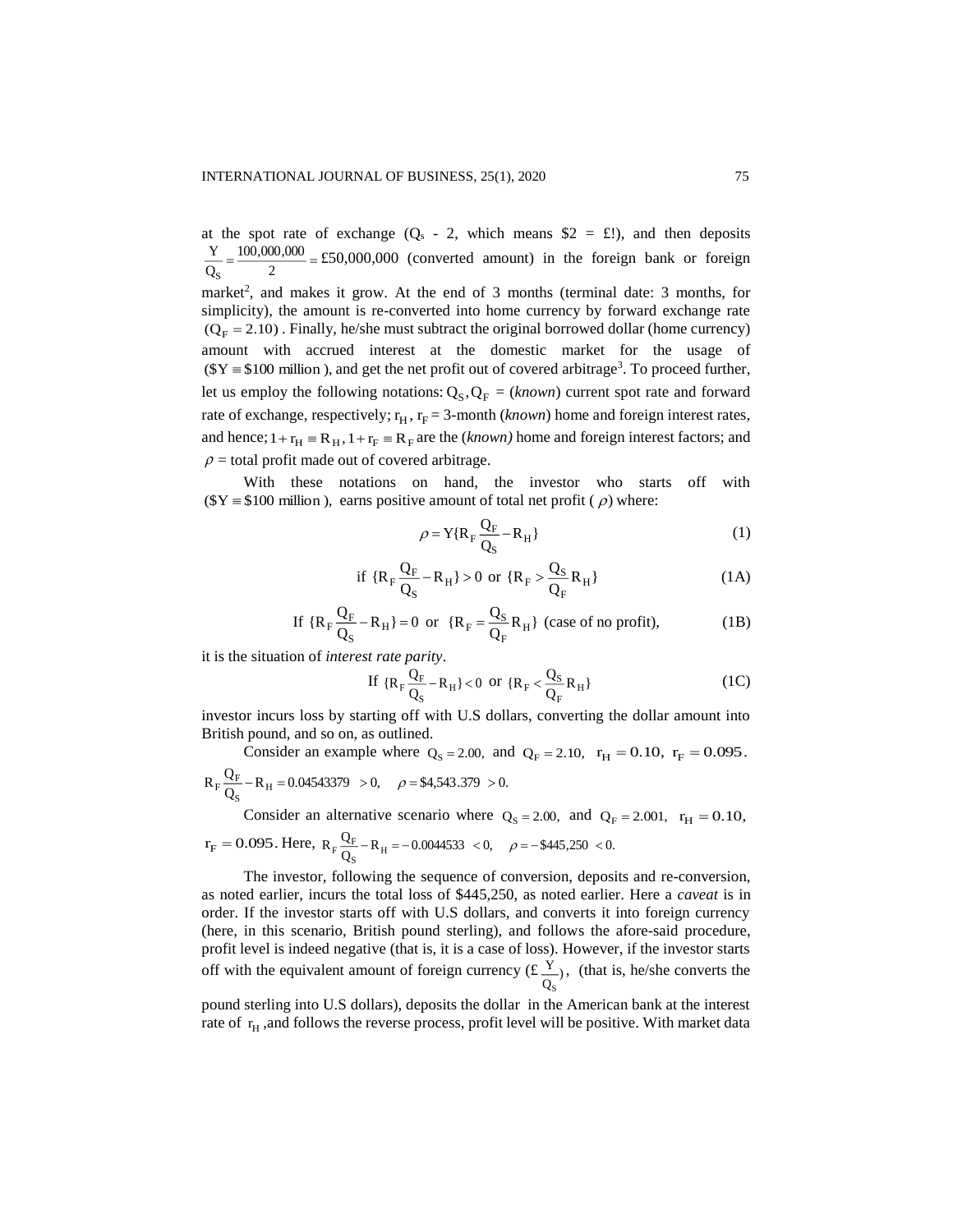set  $Q_S = 2.00$ , and  $Q_F = 2.10$ ,  $r_H = 0.10$ ,  $r_F = 0.095$ .  $R_F \frac{Q_F}{Q_S} - R_H = 0.04543379 > 0$ ,  $R_F \frac{Q_F}{Q_S} - R_H$  $F \frac{Q_F}{Q} - R_H = 0.04543379 > 0,$ ,  $\rho =$  \$4,543.379 > 0, with market data  $Q_s = 2.00$ , and  $Q_F = 2.001$ ,  $r_H = 0.10$ ,  $r_F = 0.095$ . starting off with foreign currency investment,  $R_F \frac{Q_F}{Q_S} - R_H = 0.0044533 > 0, \rho = $505,000 > 0.$  $R_F \frac{Q_F}{Q_S} - R_H$  $_{\rm F}$   $\frac{\rm Q_{\rm F}}{\rm C}$  – R<sub>H</sub> = 0.0044533 > 0,  $\rho$  = \$505,000 >

Note that at the end of 3 months, starting with home currency (U.S. dollars), investor's net profit in the *first* round of arbitrage act, as noted in expression 1, is:  $\frac{\mathbf{R}_{\mathrm{F}}}{\mathbf{Q}_{\mathrm{S}}} - \mathbf{R}_{\mathrm{H}}$  $\rho = Y{R_F \frac{Q_F}{Q_S} - R_H}.$ 

Figure 1 below exhibits what has been delineated above. The solid SS-curve shows that if forward rate is above F  $s \frac{R_S}{R_E}$  $Q_S \frac{R_S}{R_F}$ , the investor has the case of  $\rho = Y\{R_F \frac{Q_F}{Q_S} - R_H\} > 0$ ,  $\rho = Y\{R_F \frac{Q_F}{Q_S} - R_H\}$ and when the forward rate is below F  $s \frac{R}{R_E}$  $Q_S \frac{R_S}{R_E}$ ,  $\rho = Y\{R_E \frac{Q_E}{Q_S} - R_H\} < 0.$  $\rho = Y\{R_F \frac{Q_F}{Q_S} - R_H\} < 0$ . When forward rate coincides with  $Q_S \frac{R_S}{R_E}$ ,  $\mathrm{Q_{S}\frac{R_{S}}{R_{F}}}$  $s \frac{R_S}{R}$ , it is case of no profit possibility.



We can now note expression 1 as the first-round arbitrage, and it is noted now as follows:

$$
\rho_{\rm l} = Y\{R_{\rm F}\frac{Q_{\rm F}}{Q_{\rm S}} - R_{\rm H}\}\tag{1}
$$

Its present value is

$$
\rho_{1(0)} = \frac{Y}{r_{H}} \{R_{F} \frac{Q_{F}}{Q_{S}} - R_{H}\} = Y\lambda
$$
\n(2)

where  $\lambda = \frac{1}{r_H} \{R_F \frac{Q_F}{Q_S} - R_H\}$  $\frac{1}{r_H}$ {R<sub>F</sub> $\frac{Q}{Q}$ 1  $\frac{1}{s}$   $\frac{1}{s}$  $\frac{L}{H}$  {R<sub>F</sub>  $\frac{Q_F}{Q_S}$ Ξ.

In this day and age when multiple calculations are made in a millisecond, the investor can put  $Y + \rho_{1(0)}$  as the second round of investment in arbitrage and can earn the amount,  $\rho_{2(0)}$ , which is: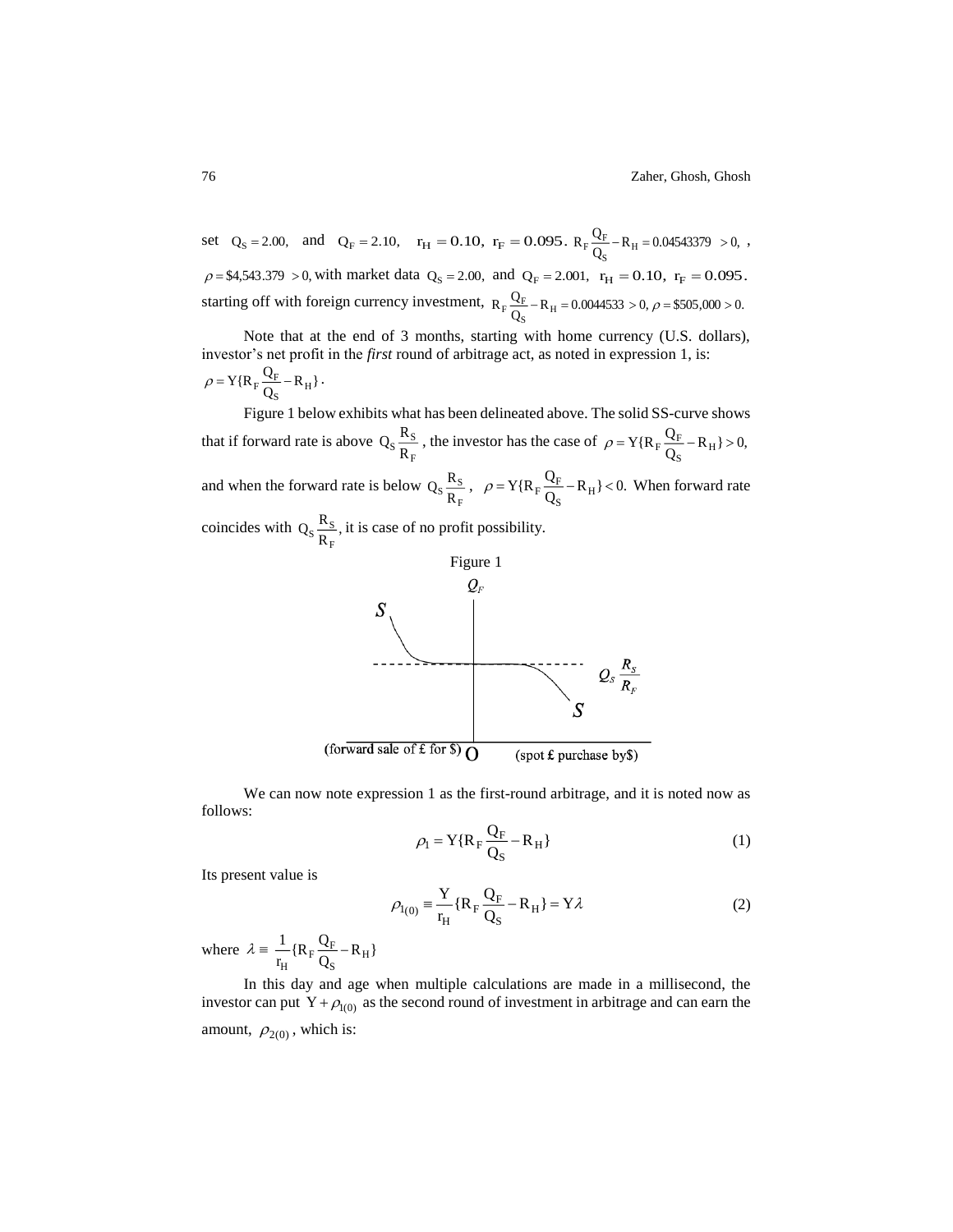$$
\rho_{2(0)} = Y\lambda(1+\lambda)^{2-1}
$$
 (3)

The present value of the  $k<sup>th</sup>$  round (net) arbitrage profit is by iterations:

$$
\rho_{k(0)} = Y \lambda \sum_{i=1}^{k} \lambda^{i-1} \tag{4}
$$

The sum total of iterative arbitrage profit of all k rounds is then:

$$
S_{\rho(0)} = \sum_{j=1}^{k} \rho_{j(0)} = Y \lambda \sum_{m=1}^{k} (1 + k - m) \lambda^{m-1}
$$
 (5)

Total net profit is magnified, and the investor moves on.

## **B. Arbitrage with Hedging by Options Contract**

Covered position is not only just taken by forward contract. Option contracts (European variety) offer the same scope of hedging. Put options are sell options and call options are buy options at a pre-determined future date (here at the end of 3 months) at the exercise price<sup>4</sup> . For 3-month forward contract, no money is paid today, but for a put or call you buy the option today at put or call premium, and so at the end of 3 months, its cost is option's price *times* the interest factor. Let us use a few more notations as follows: P= price of a put option (premium);  $C=$  price of a call option (premium);  $P_X=$  exercise price of a put option (pre-determined like forward rate of exchange); and  $C<sub>X</sub>=$  exercise price of a call option (pre-determined forward rate of exchange)

So, the costs of a put or a call at the end the terminal date are  $PR<sub>H</sub>$  and  $CR<sub>H</sub>$ , respectively. With these notations, one can find the first-round arbitrage net profit  $(\hat{\rho}_1)$ as follows:

$$
\hat{\rho}_1 = \mathbf{Y} \left( \frac{\mathbf{P}_{\mathbf{X}}}{\mathbf{Q}_{\mathbf{S}}} \mathbf{R}_{\mathbf{F}} - \frac{\mathbf{P}}{\mathbf{Q}_{\mathbf{S}}} (\mathbf{R}_{\mathbf{F}} + 1) \mathbf{R}_{\mathbf{H}} \right),\tag{6}
$$

and

$$
\hat{\rho}_{I(0)} = \frac{Y}{R_H} \left( \frac{P_X}{Q_S} R_F - \frac{P}{Q_S} (R_F + 1) R_H \right) \tag{7}
$$

Obviously then, the i<sup>th</sup> round yields the following measure of profit:

$$
\hat{\rho}_{i(0)} = \frac{Y}{R_H} \left( \frac{P_X}{Q_S} R_F - \frac{P}{Q_S} (R_F + 1) R_H \right) \left\{ \frac{1}{R_H} \left( \frac{P_X}{Q_S} R_F - \frac{P}{Q_S} (R_F + 1) R_H \right) \right\}^{i-1} \tag{8}
$$

Sum total of all *k* rounds of iterative arbitrage profit is then:

$$
S_{\hat{\rho}_{(0)}} = \sum_{i=1}^{k} \hat{\rho}_{i(0)} = \frac{Y}{R_H} \left( \frac{P_X}{Q_S} R_F - \frac{P}{Q_S} (R_F + 1) R_H \right) \sum_{i=1}^{k} \left\{ \frac{1}{R_H} \left( \frac{P_X}{Q_S} R_F - \frac{P}{Q_S} (R_F + 1) R_H \right) \right\}^{i-1} (9)
$$

**III. SPECULATION**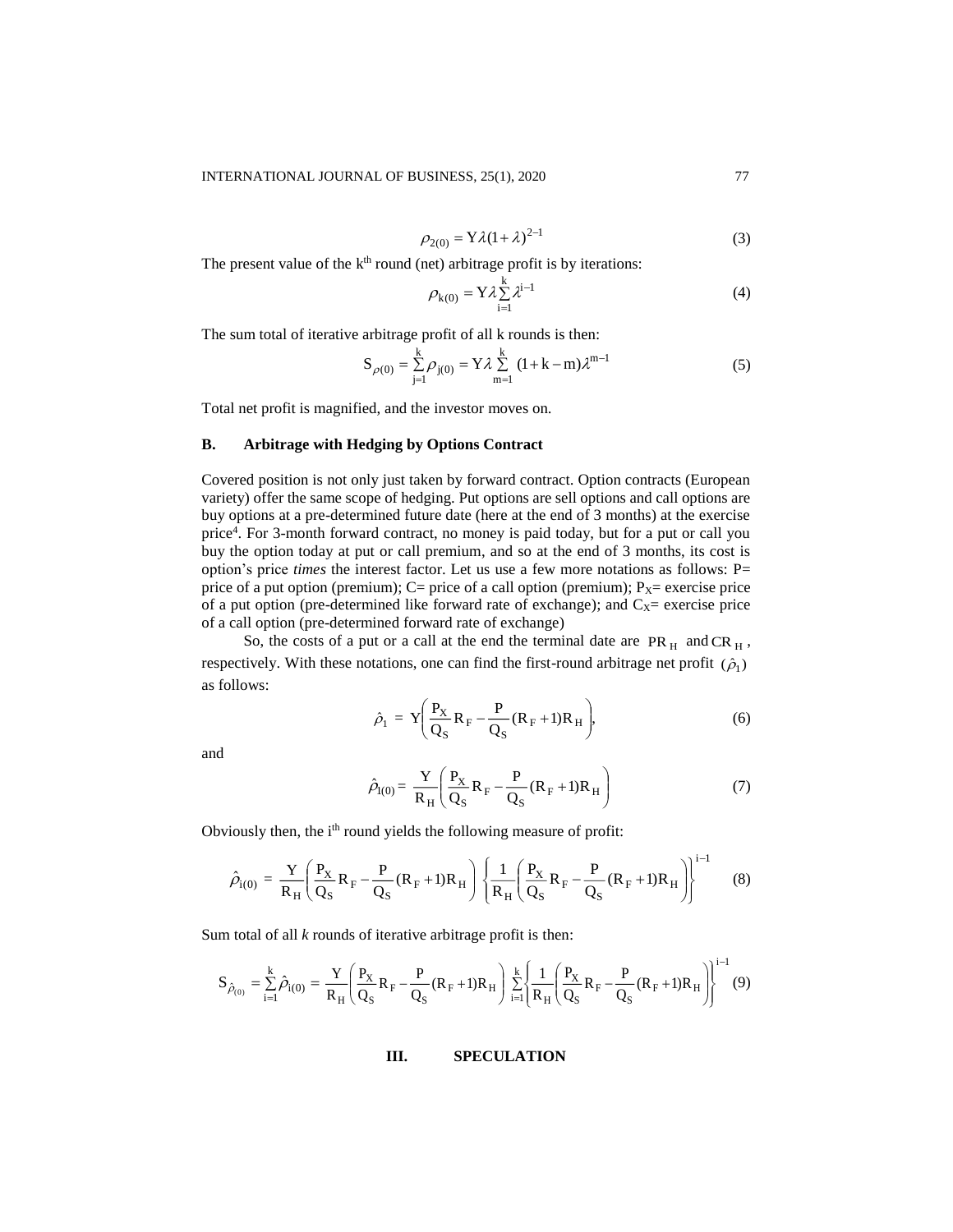#### **A. Speculative Design without Covered Position**

To set the stage, consider simple speculation where trading in the currency market occurs when the investor assumes risk with or without calculation. Here, however, we postulate that the investor takes some calculated risk when he/she buys or sells a currency on the basis of current market data and expected future spot rate of exchange. Let  $E(Q<sub>S</sub>)$  be the expected spot rate of exchange (*unknown* but only known probabilistically). Here then,

$$
E(Q_S) = \sum_{h=1}^{L} p_h Q_{S(h)}, \ \sum_{h=1}^{L} p_h = 1
$$
 (10)

where  $p_h \cdot 1 \le h \le L$  are different probabilities and  $Q_{S(h)}$  is the future spot rate with probability  $p_h$ . One can consider probability distribution in continuous situation, and can ascertain  $E(Q<sub>S</sub>)$ . Here the decision rules are simple. One can easily see that:

If  $E(Q_S) > Q_F$ , buy foreign currency (£) at forward rate, and make a profit of  $(E(Q<sub>S</sub>) - Q<sub>F</sub>) / Q<sub>F</sub>$  per each dollar of forward contract purchase. Note at the end of 3 months in this case,  $Q_F$  is instantly swapped for  $E(Q_S)$ .

If  $E(Q_S) = Q_F$ , no amount of profit is made, no matter what decision is taken.

If  $E(Q_S) < Q_F$ , sell foreign currency forward, and the profit is  $(Q_F - E(Q_S))/Q_F$ per each dollar.

Note we have discussed so far the forward rare *vis-à-vis* expected future spot rate, and current rate has been out of the purview. Now, let us bring out the current spot rate and ignore the forward rate, and examine if spot speculation (as opposed to previous forward speculated noted earlier) is a feasible trading strategy. We must begin by asking the question: how much is the dollar cost today to buy one unit of foreign currency (here, £1), 3 months from today when the expected spot rate is  $E(Q<sub>S</sub>)$  ? To answer this question, note that the dollar cost today of £1 (that is needed 3 months from today) is the present value of £1, and it is  $^{\mathrm{S}}$   $\overline{\mathrm{R}_{\mathrm{F}}}$  $log_{\rm s}$  $\frac{1}{2}$ . This amount in 3 months will grow to be F  $s\frac{R_{\rm H}}{R_{\rm F}}$  $\log_{\rm S} \frac{\rm R_{\rm H}}{2}$ . So, the

dollar cost of £1 in 3 months is F H R  $\frac{R_{\rm H}}{R_{\rm H}}$  . Now, the decision rules are clear-cut as following:

If 
$$
E(Q_S) > \frac{R_H}{R_F}
$$
, buy foreign currency spot, (D) and the profit per £1 is (  $E(Q_S)$ 

- F H R  $\frac{R_{\rm H}}{S_{\rm H}}$  ). If E(Q<sub>S</sub>) = F  $\frac{\mathbf{R}_{\mathrm{H}}}{\mathbf{R}_{\mathrm{F}}}$  $\frac{\mathcal{R}_H}{\mathcal{R}}$ , buy or sell foreign currency, (E) no profit can be made by spot

speculation. If 
$$
E(Q_S) < \S \frac{R_H}{R_F}
$$
, sell foreign currency spot, (F) and profit will be  $(\S \frac{R_H}{R_F} - R_H)$ .

$$
\S \frac{\kappa_{\rm H}}{R_{\rm F}}.
$$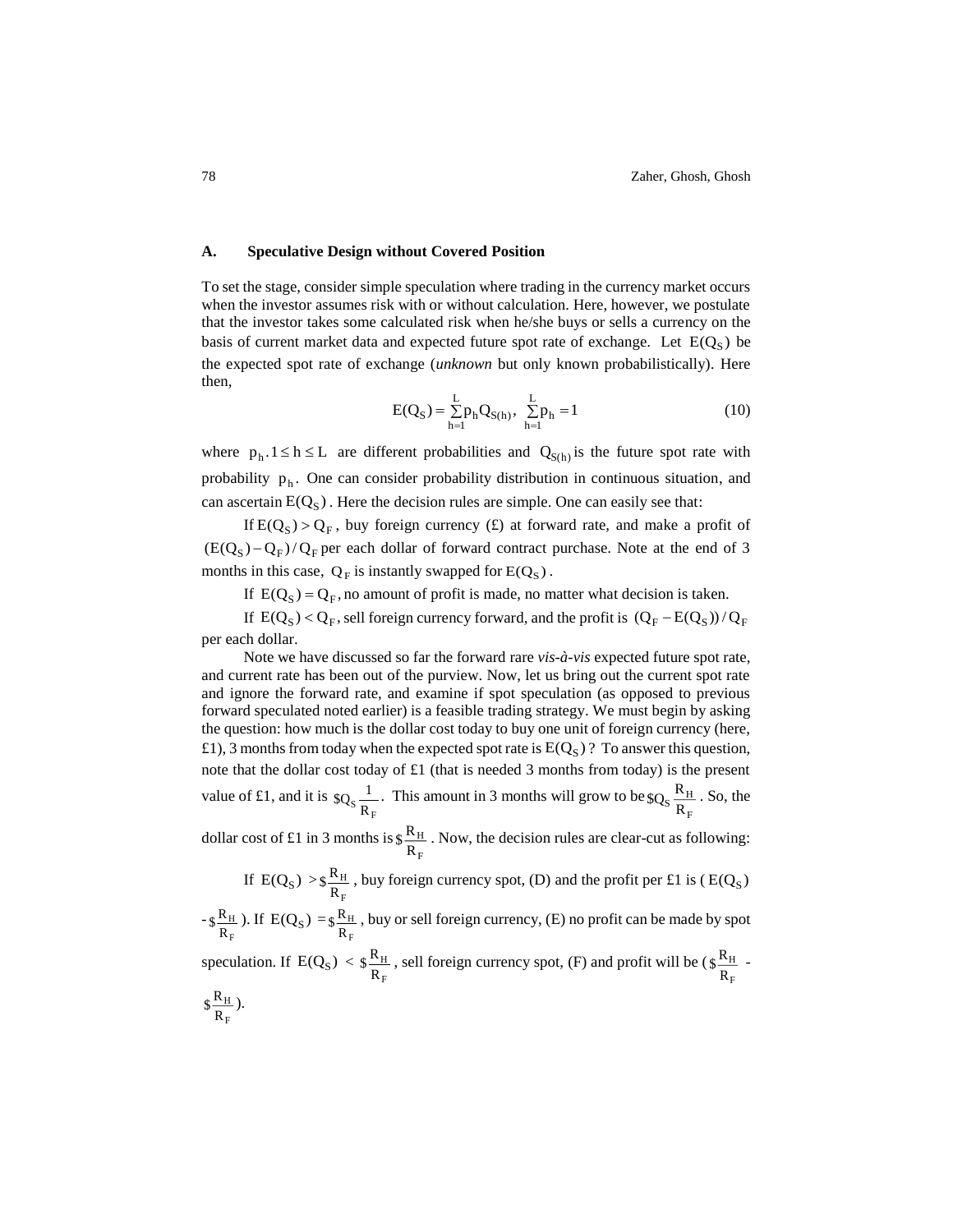

**Figure 2**

Expressions (A) through (F) are depicted by Figure 2 above, and the zones of strategic choices are delineated. Here 45<sup>0</sup>-degree line defines the equality between the expected future spot rate and currently-exercisable forward rate of exchange (that is,  $E(Q<sub>S</sub>) = Q<sub>F</sub>$ ). Along the vertical line here expected spot rate of exchange equals the parity rate (that is,  $E(Q_S)$  = F H R  $\frac{R_{\rm H}}{2}$ ).

The right side (or below)  $45^0$  - degree line is the zone where  $E(Q_s)$  *exceeds*  $Q_F$ : zones of  $\alpha$  and  $\delta$ . In these zones, as expression (A) has already indicated, buying pound sterling forward is the profitable strategy. The left-hand (or above)  $45^{\circ}$ - degree line is the zone where  $E(Q_S)$  is lower than  $Q_F$ : zones of  $\beta$   $\alpha$  and  $\gamma$ . In these zones, as expression (C) has already indicated, selling pound sterling forward is the profitable strategy. The 45<sup>0</sup> - degree line is the dividing line, and any co-ordinates of  $E(Q_S)$  and  $Q_F$  on this line is a no-profit situation for forward speculation.

Next, focus on the vertical line in the diagram where  $E(Q<sub>s</sub>)$  *equals* F  $Q_S \frac{R_H}{R_H}$ . Here on the right-side of the line  $E(Q<sub>S</sub>)$  exceeds F  $Q_S \frac{R_H}{R_H}$ , and that means, as spelled out by expression (D), buying foreign currency in the current spot rate the profitable choice. The zones  $\alpha$  and  $\beta$  are these zones. Conversely,  $\gamma$  and  $\delta$  are the areas to the left of the vertical line where  $E(Q<sub>S</sub>)$  is lower than F  $Q_S \frac{R_H}{R_E}$ . That signifies the speculative strategy that the investor must be selling foreign currency spot. The dividing vertical line is where, as already mentioned,  $E(Q<sub>S</sub>)$  is equal to F  $Q_S \frac{R_H}{R_F}$ . Spot speculation here yields no profit out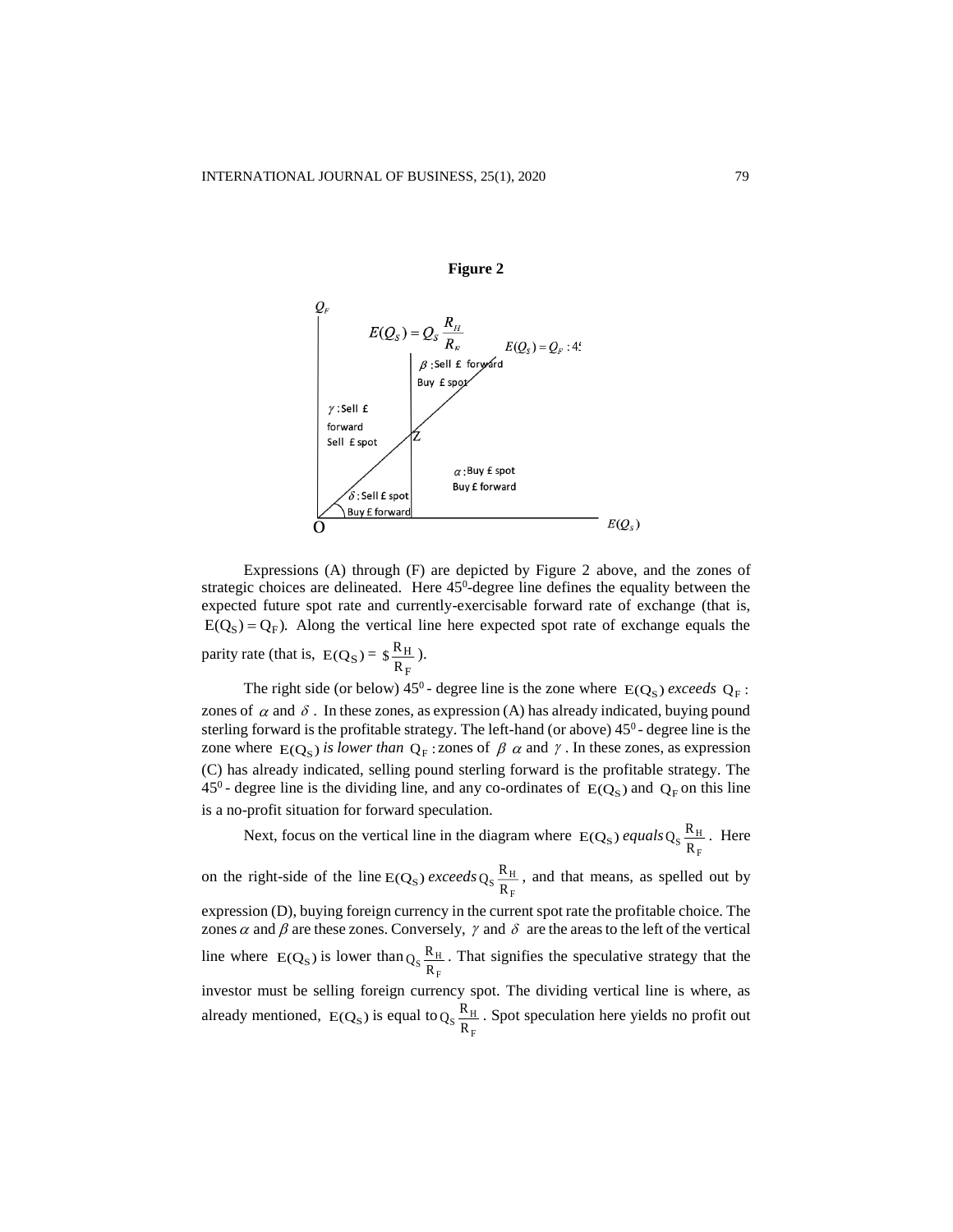of spot speculation. At the intersection of the  $45^{\circ}$  - degree line and the vertical line Z, speculation is futile, spot or forward.

#### **B. Speculative Design with Covered Position**

For a long time, speculation has been construed as a risk-taking venture without any safely net. But with the advent of derivative securities, many attempts have been made to take speculative positions with options and futures. In this work, we bring out forward, put and call options to provide the hedging to speculative acts of trading. We first illustrate a few scenarios with some assumed data for the foregoing analysis. Consider the following: P = \$0.04, P<sub>X</sub> = \$2.40 = 0.04, and Q<sub>F</sub> = \$2.10, E(Q<sub>S</sub>) = \$2.25.

In this case, if the investor buys a put option for the price of \$0.04, he/she can sell it for \$2.40, he/she pays the net price of the put option upon exercise,  $P_X^* = $2.36$  (=  $P_X - P$ ). If  $E(Q_S) = $2.30$ , he/she must exercise his/her put option, and net (\$236 - $$2.30 = $0.06$ ), and sell the forward and net (\$2.30 - \$2.10 = \$0.20). So, as long as  $P_X^* > E(Q_S)$ , and  $E(Q_S) > Q_F$ , he/she is a net gainer by taking the covered speculative position with a purchase of a put and a forward contract. However, when  $(E(Q_S) < Q_F)$ , profitability still exists if  $P_X^* > E(Q_S)$ , and  $(P_X^* > E(Q_S)) > |E(Q_S) - Q_F|$ ; when  $(P_X^* > E(Q_S)) = |E(Q_S) - Q_F|$ , it is the cut-off point for forward speculation. It is a situation of being on the  $45^{\circ}$ - line of Figure 2. However, spot speculation is still feasible with the exception of the cross-point of the 45<sup>0</sup>- line and the vertical line. If  $P_X^* > E(Q_S)$ , and  $R_{\rm m}$   $^{\circ}$  $E(Q_S) > Q_S \frac{R_H}{R_F}$  $\text{sg}_{\text{S}} > \text{Q}_{\text{S}} \frac{\text{R}_{\text{H}}}{\text{R}_{\text{B}}}$ , the investor must speculate with a put option and a purchase of a spot contract. As before,  $E(Q_S) < Q_S \frac{R_H}{R_E}$ ,  $E(Q_S) < Q_S \frac{R_H}{R_F}$  $\mathcal{L}_S$  >  $Q_S \frac{\mathbf{R}_{\rm H}}{\mathbf{R}_{\rm F}}$ ,  $(P_X^* > E(Q_S)) = |E(Q_S) - Q_S \frac{\mathbf{R}_{\rm H}}{\mathbf{R}_{\rm F}}|$ ,  $(P_X^* > E(Q_S)) = E(Q_S) - Q_S \frac{R_H}{R_F}$  $\frac{k}{X} > E(Q_S) = E(Q_S) - Q_S \frac{R_H}{R}$ , it must be the cut-off

condition for spot speculation.

Next, let us examine call option with forward and spot contracts. Consider  $C =$ 0.03,  $C_x = 2.35$ , and other data remain, as before. If the investor exercises the call option, he/she gets  $C_X^* = C_X - C = $2.35 - 0.03 = 2.32$  (in this illustrative case). Speculator will exercise call when  $E(Q_S) \leq C_X^*$ ; otherwise non-exercise is the superior choice. As in our case so far,  $E(Q<sub>S</sub>) = 2.30$ , investor loses by exercises his/her call option. But with the purchase of a forward and call, his net profit is  $((Q_F - E(Q_S)) + ((C_X^* - E(Q_S)))$ , which is still profitable. But absence of option in this case is more profitable. Now, if we focus once again Figure 2, we can offer better speculative strategies. Look at zone  $\alpha$ . If the investor buys a call, his/her profit increases more as he/she buys pound sterling at a lower cost and sells the foreign currency at higher dollar value. Zones  $\beta$ ,  $\lambda$ , and  $\delta$  can yield higher profits by appropriate purchase or sale of options contracts. Several scenarios can be drawn to enunciate covered speculation. Synthetic options with forward contract can further extend our analysis, but we stop here at this point.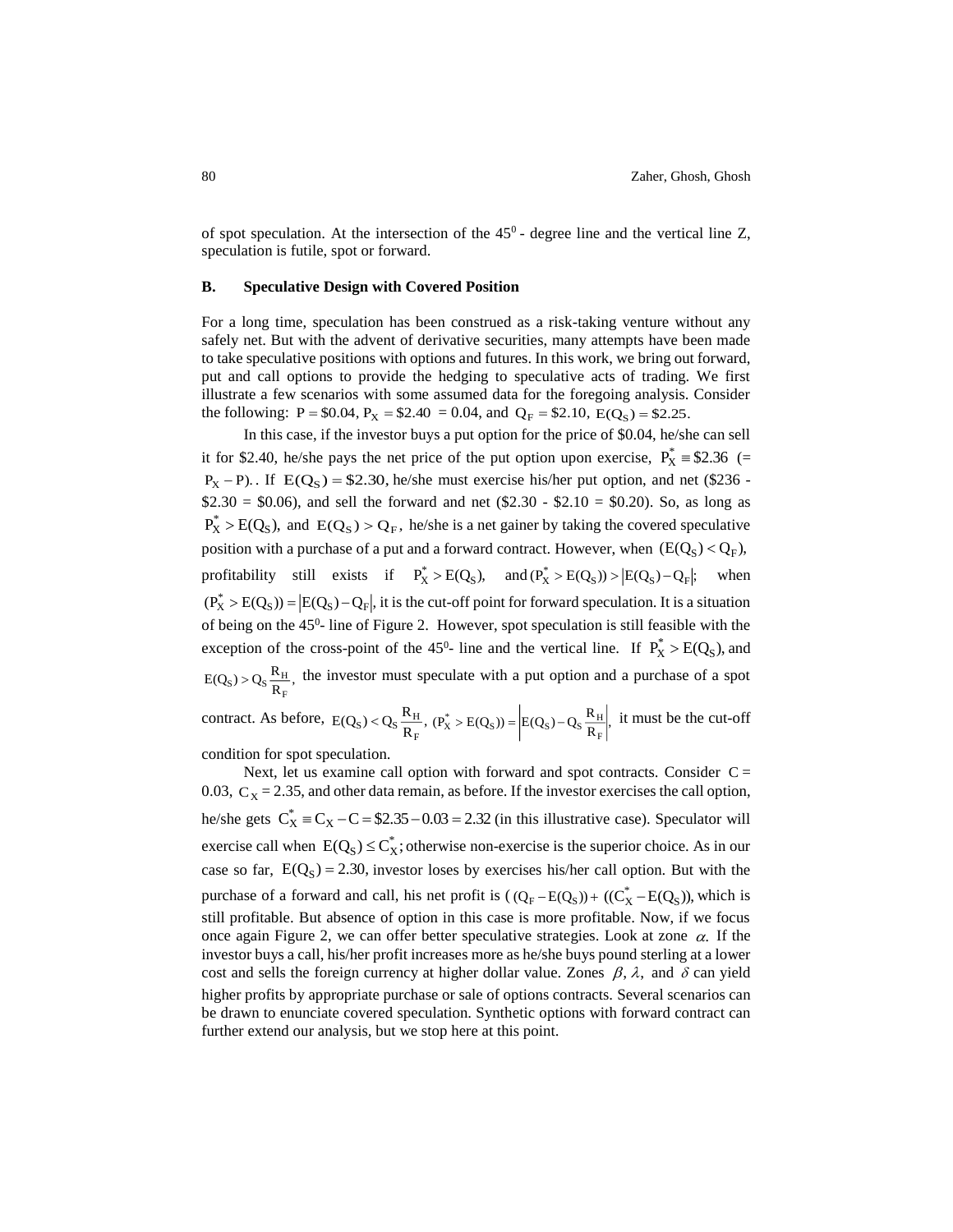#### **IV. CONCLUDING REMARKS**

The paper has brought the literature from a long past to date. Second half of the past century marked the major works in currency market arbitrage, hedging, and speculation and stability issue of the currency markets, and there has been a lull in the literature. Not much discussion has been made to bring trading strategies in the foreign exchange environment. Here that discourse is brought to limelight under covered and uncovered position in the arena of speculation. The transaction costs are conspicuous but footnote 1 shows that the results derived here can still be valid with lower measures of profits. We plant to bring out currency market transaction costs and the recognition of the difference between lending rates and borrowing rates. Synthetic options structures such as straddle, strangle, butterfly spread, and so on can increase the profitability further, and these structures should also be incorporated instead of simple singular put and call options. One more point to note here is that the work here is built with European options. A more analytical study on American options should be a further and forward step to sharpen the edges of this paper.

#### **ENDNOTES**

- 1. Bid and ask quotes can easily be brought in, and that will make the profit level lower. See Frenkel and Levich (1977) on that issue.
- 2. The converted amount does not necessarily have to be deposited at a bank at the fixed rate of interest. Investor can put the amount at an immunized portfolio with guaranteed fixed rate of return.
- 3. Even if the investor uses his/her own money, he or she must subtract the amount being invested with opportunity cost to arrive at the pure arbitrage profit,
- 4. 3-month is taken as a terminal date for option and contract maturing at the same time. Instead of 3 months, it can be a year or so.

## R**EFERENCES**

- Aliber, R.G., 1973, "Interest Rate Parity Theorem: A Reinterpretation," *Journal of Political Economy*, 81(6), 1451-1459.
- Auten, J. H., 1961, "Counter-Speculation and the Forward Exchange Market," *Journal of Political Economy*, 69, 49-55.
- Baumol, W. J., 1957, "Speculation, Profitability, and Stability," *Review of Economics and Statistics*, 39(3), 263–71.
- Dalal, A.J., 1979, "Decision Rules for an Investor in Forward Exchange Markets," *Journal of International Economics*, 9(4), 539-558
- Deardorff, A.V., 1979, "One-Way Arbitrage and Its Implications for the Foreign Exchange Markets," *Journal of Political Economy*, 87(2), 351-64.
- Feldstein, M.S., 1968, "Uncertainty and Forward Rate Speculation," *Review of Economics and Statistics*, 50(2), 182-192.
- Friedman, M., 1953, "The Case for Flexible Exchange Rates," in *Essays in Positive Economics*, Chicago: University of Chicago Press, 3-43.
- Frenkel, J.A., and R.M. Levich, 1975, "Covered Interest Arbitrage: Unexploited Profits?" *Journal of Political Economy*, 83(2), 325-38.